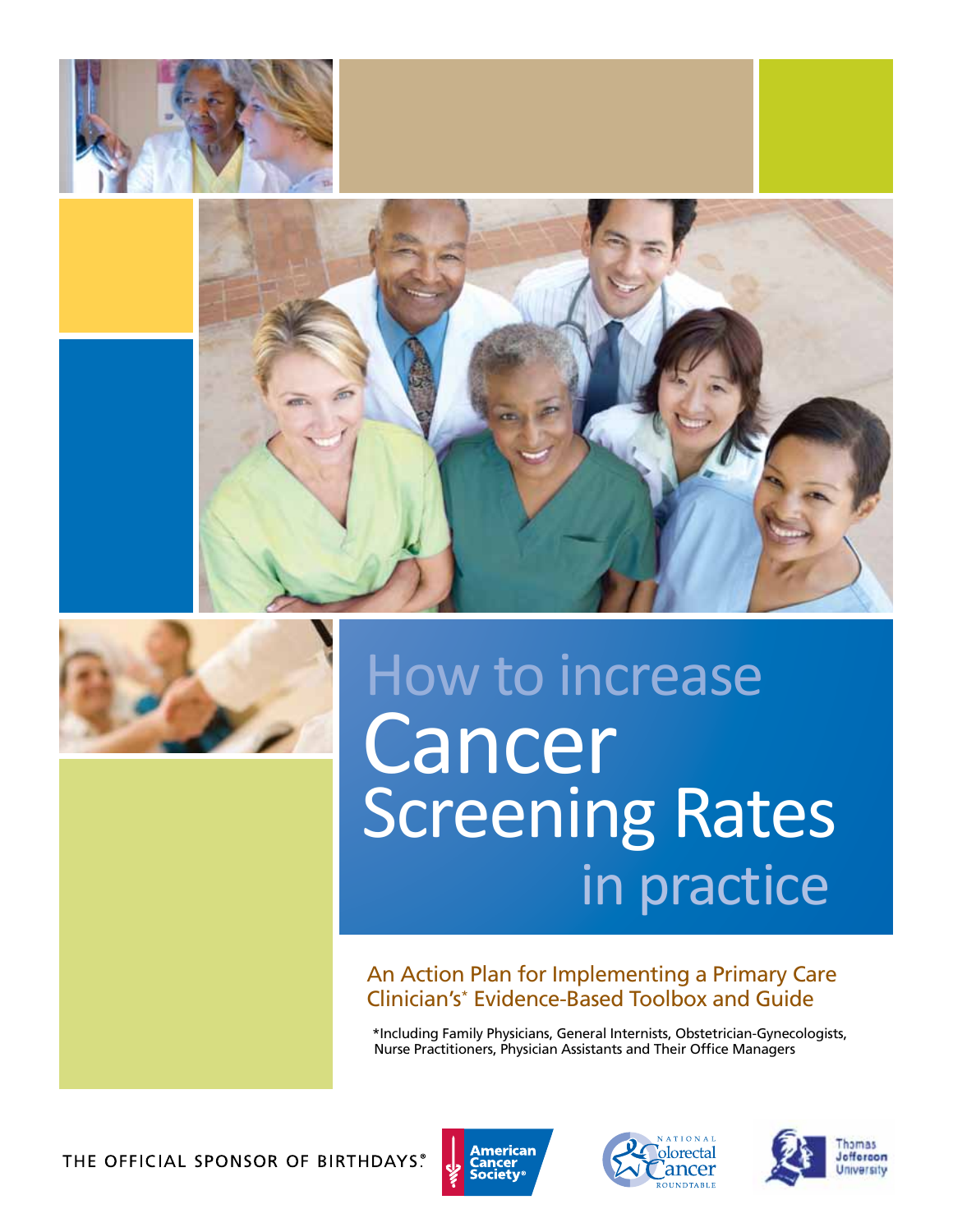



# Saving Lives through Cancer Screenings

As a clinician, you know the importance of screenings in preventing cancer. However, it can be a challenge to encourage patients to be screened and to engage staff in the process. That's why it's so important to have a plan that implements practice changes to increase cancer screening rates.

This guide provides you with practical, action-oriented assistance that can be used in your office. A sustainable plan for your practice that is evidence-based and tools-specific to colorectal cancer is included on the pages that follow.

### **Benefits to your health system include:**

- n Patients are more motivated to get screened for cancer than ever before.
- $\blacksquare$  Having free, easy-to-use tools available saves staff time and reduces cost.
- $\blacksquare$  Interventions are evidenced-based and when used consistently can improve overall cancer screening rates.

For more information on the topics in this booklet, visit **cancer.org** or call **1-800-227-2345**.

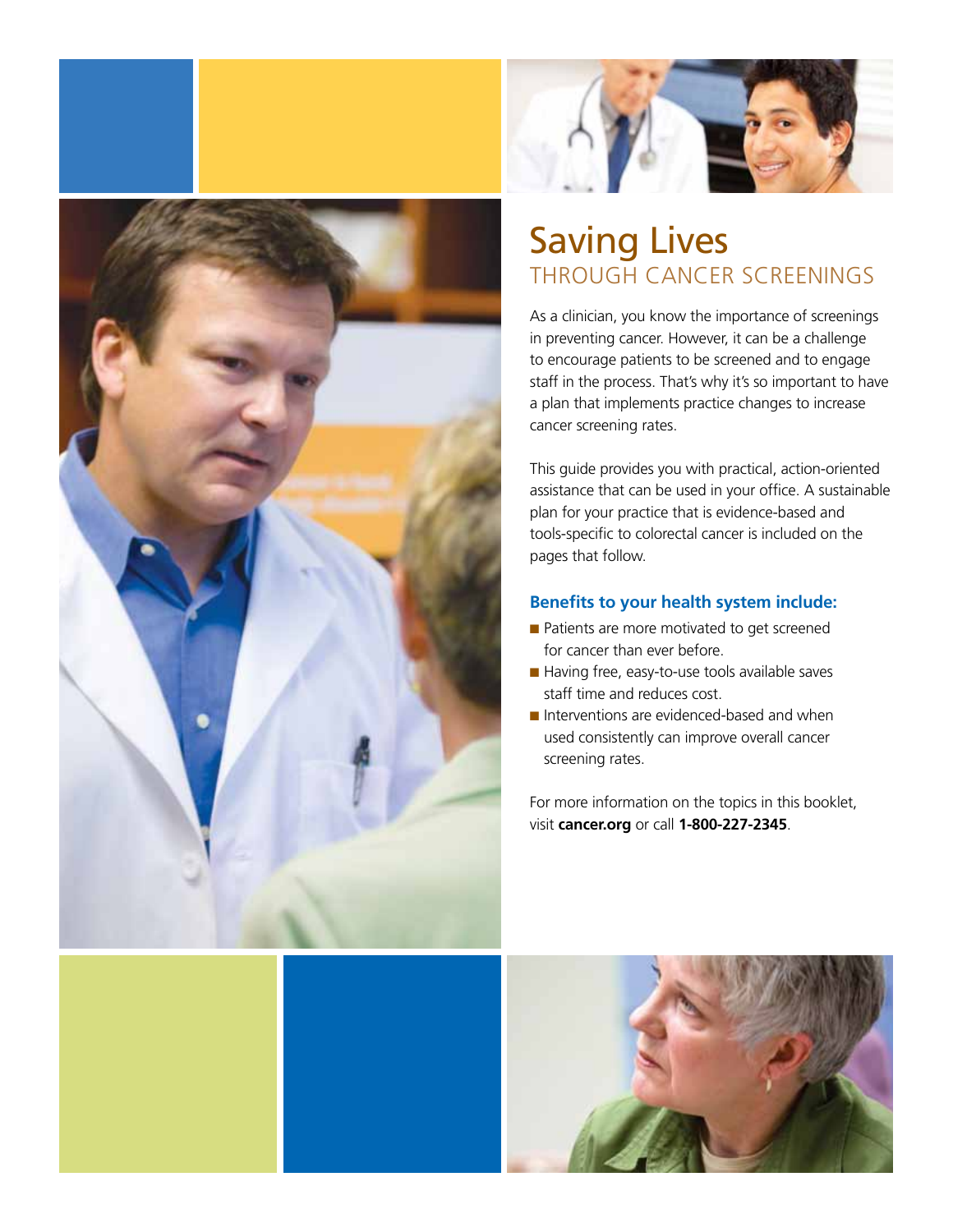

# Improve Cancer Screening Rates **using the four Essentials**

# **Make a Recommendation 1 1 Develop a**<br>**1 Develop a**<br>**1 Develop a**<br>**1 Develop a**<br>**1 Develop a**

The primary reason patients say they are not screened is because a doctor did not advise it. Be clear that screening is important. Ask patients about their needs and preferences.

> **A recommendation from you is vital.**

# **Screening Policy**

**2**

**3**

Create a standardized course of action. Involve your staff to make screening more effective. You cannot do this alone!

**Engage your team in creating, supporting, and following the policy.**

# **Communication**

### **Measure Practice Progress**

Establish a baseline screening rate, and set an ambitious practice goal. If you have not measured progress, you may not be doing as well as you think.

**Seeing screening rates improve can be rewarding for your team. several times. 4**

### **Be Persistent with Reminders**

Track test results, and follow up with providers and patients. A simple tracking system will help you follow up as needed.

**You may need to remind patients**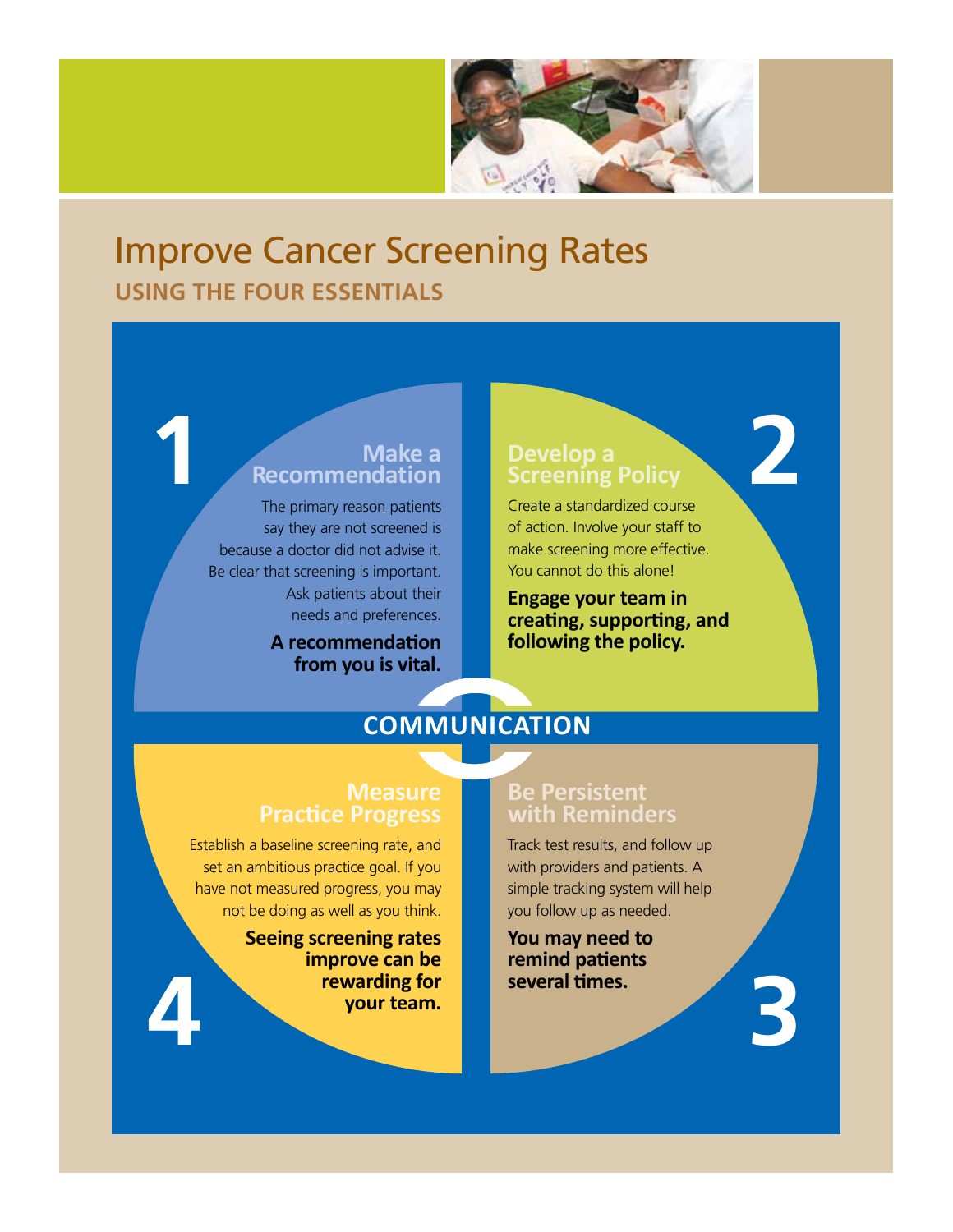

# Essential #1 Make a Recommendation

Evidence accumulated over two decades shows that a recommendation from a doctor is the most powerful single factor in a patient's decision to be screened for cancer. Determine the screening messages you and your staff will share with patients. Explore how your practice will assess a patient's risk status and receptivity to screening, taking into consideration insurance coverage and individual preferences.

Assess the patient's risk status, discuss needs, and offer several test options to increase the likelihood that a patient will get screened. At a minimum, offer a choice between a high-sensitivity, multiple sample stool blood test (FOBT or FIT), and a colonoscopy.

Take steps to identify and screen every age-appropriate patient. Start with patients who are easiest to reach and incrementally incorporate less accessible groups, listed here from most to least accessible:

- $\blacksquare$  Patients who appear for regular check-ups;
- $\blacksquare$  Patients who receive regular care for chronic conditions;
- $\blacksquare$  Patients who come in only when they have a problem;
- $\blacksquare$  Patients who are part of your practice, but almost never come in.

Members of minority or low-income groups, individuals with less formal education, and older adults are less likely to be given a screening recommendation. Devote particular attention to screening these groups. Recommendations that are sensitive to specific health belief systems and practices, to linguistic needs, and to economic circumstances can improve receptiveness to screening.





### **Tools for Your Practice**

### **Access these resources by going to:**

#### *Screening Options and Patient Readiness*

- Understand CRC screening options: Common Sense Cancer Screening, CRC Screening Guideline Tables and High Quality Stool Blood Tests
- Assess a patient's risk: CRC Risk Based on Family History
- $\blacksquare$  Assess a patient's readiness: Decision Stage Questionnaire, Decision Stage Flow Chart

#### *Outreach to Underserved Populations*

**D** Use appropriate brochures, pamphlets, and posters geared toward your individual patients: Asian language, Spanish, other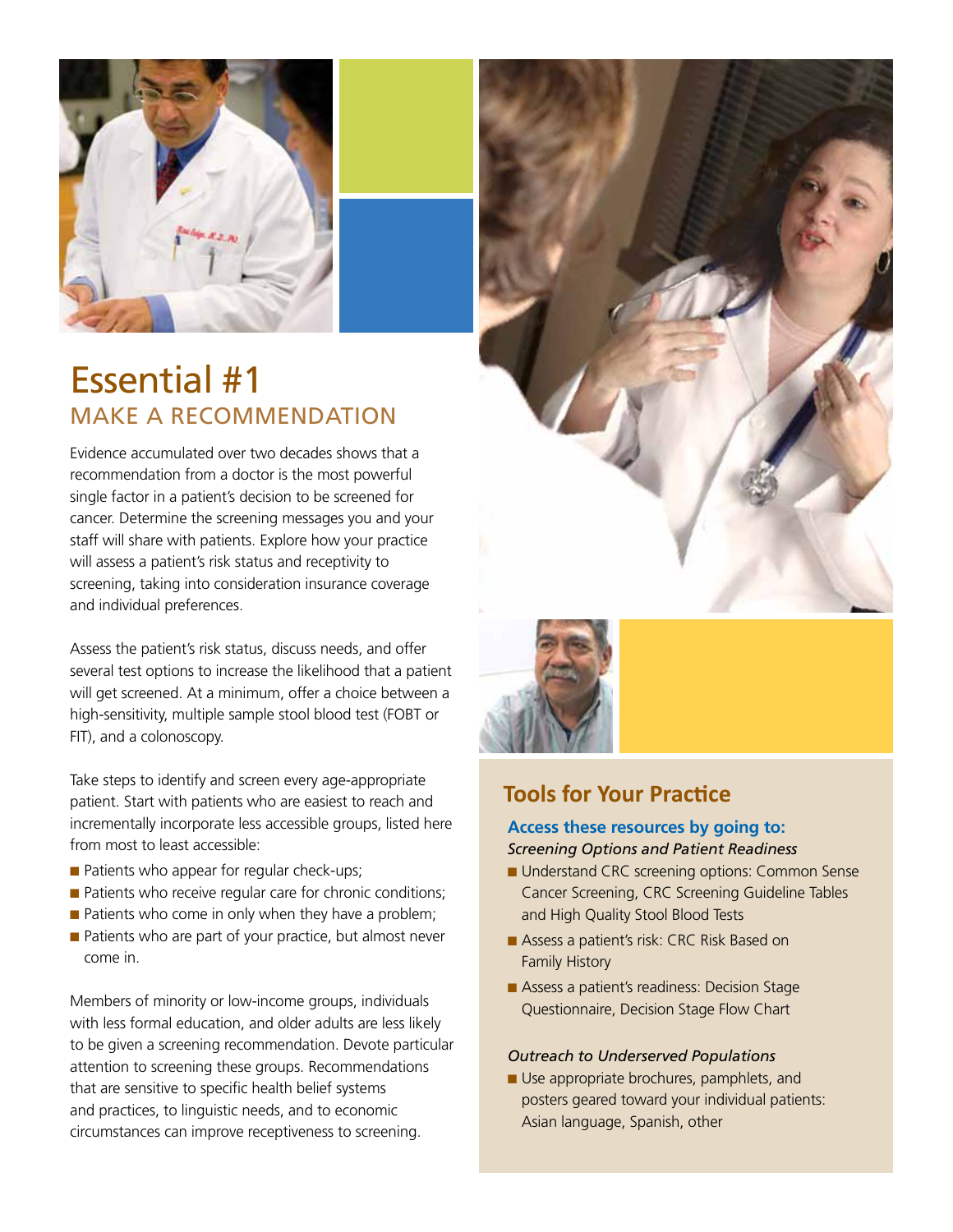# Essential #2 Develop a Screening Policy

Create a standard course of action for screenings. Document it, and share it with everyone in your practice. Compile a list of screening resources, and determine the screening capacity available in your community.

Consider the following when developing your screening policy:

- $\blacksquare$  national screening guidelines;
- $\blacksquare$  realities of your practice;
- $\blacksquare$  patient history and risk level;
- $\blacksquare$  patient preferences and insurance coverage; and
- $\blacksquare$  local medical resources.

As part of a high-quality screening program for your practice, develop a policy for an annual stool blood test (FOBT/FIT). Remember that a single sample stool blood test completed in the office is not a sound procedure.

Take steps to identify and screen every age-appropriate patient. For patients, the most effective cues to action are those delivered actively through dialogue with a health care provider, initially in person, and subsequently through follow up by telephone. Educate patients, and help them take necessary next steps before and after they leave your office to increase the likelihood that they will obtain screening.





### **Tools for Your Practice**

### **Access these resources by going to:** *Screening Policy and Office Visits*

- $\blacksquare$  Use these sample CRC screening policies as a starting point: Sample CRC Screening Algorithm 1, Sample CRC Screening Algorithm 2, and Sample FOBT Flow Chart
- $\blacksquare$  Enhance a standard office visit: Office Policy Worksheet
- $\blacksquare$  View how one office tracked available resources for individuals in need
- Tiered Covered Services for Eligible Adults
- $\blacksquare$  Develop a quality colonoscopy referral system: Developing a Quality Screening Colonoscopy Referral System in Primary Care Practice

#### *Patient Education Materials*

 $\blacksquare$  Use these brochures, sample letters, pamphlets, and videos for patients. View the EDUCATE YOUR PATIENTS section of www.cancer.org/colonmd.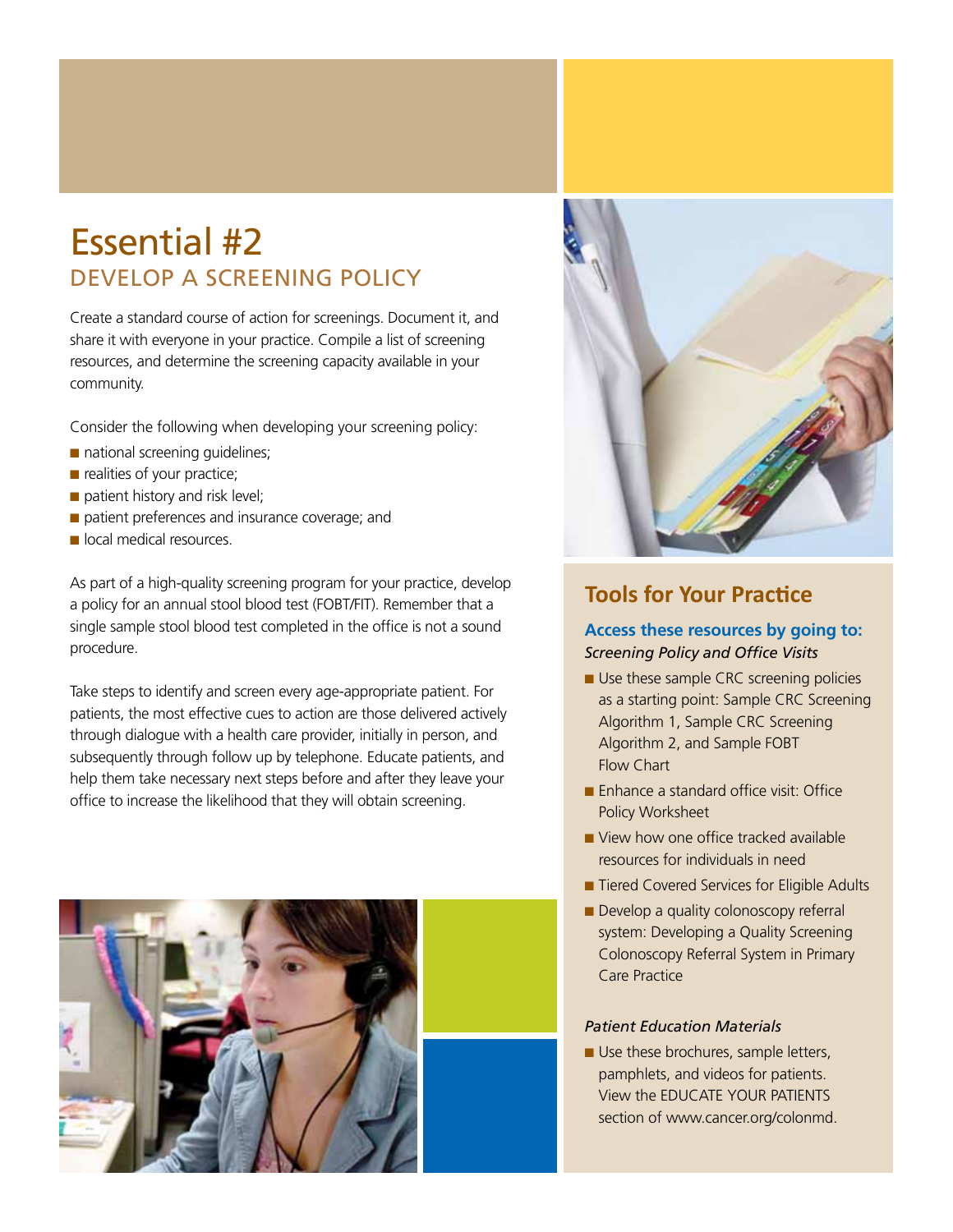

# Essential #3 Be Persistent with Reminders

Physician and patient reminders contribute to increased screening rates. Determine how your practice will notify patient and physician when screening and follow up is due. Put office systems in place that test results and use reminder prompts for patients and providers, and follow up on all positives.

Involve your staff in reminding both each other and patients of upcoming screenings. Chart prompts, ticklers and logs, and electronic medical records can all provide cues for physicians and their teams to take action. Postcards, letters, prescriptions, in-person conversations, and phone calls can encourage patients to follow through with screening. To achieve high screening rates with takehome stool blood tests, a reminder and tracking systems are essential.

Record when a recommendation was given, the type of test recommended, and the test results. If additional follow up was needed, track and record whether a referral was made and what follow-up tests were performed. Actively monitor whether screening and all necessary follow-up tests are completed in a timely manner. In the case of a positive stool blood test, do not repeat the test, and always refer a patient for colonoscopy.





# **Tools for Your Practice**

### **Access these resources by going to:** *Reminder Systems*

- Information about Electronic Health Records: ACP Center for Practice Improvement and Innovation, AAFP Center for Health IT, Purchasing an EHR System
- View sample chart prompt: Sample Chart Prompts

### *Tracking Information*

- n View the Sample Reminders for Your Practice section of cancer.org/colonmd.
- View a sample CRC tracking log: CRC Tracking Template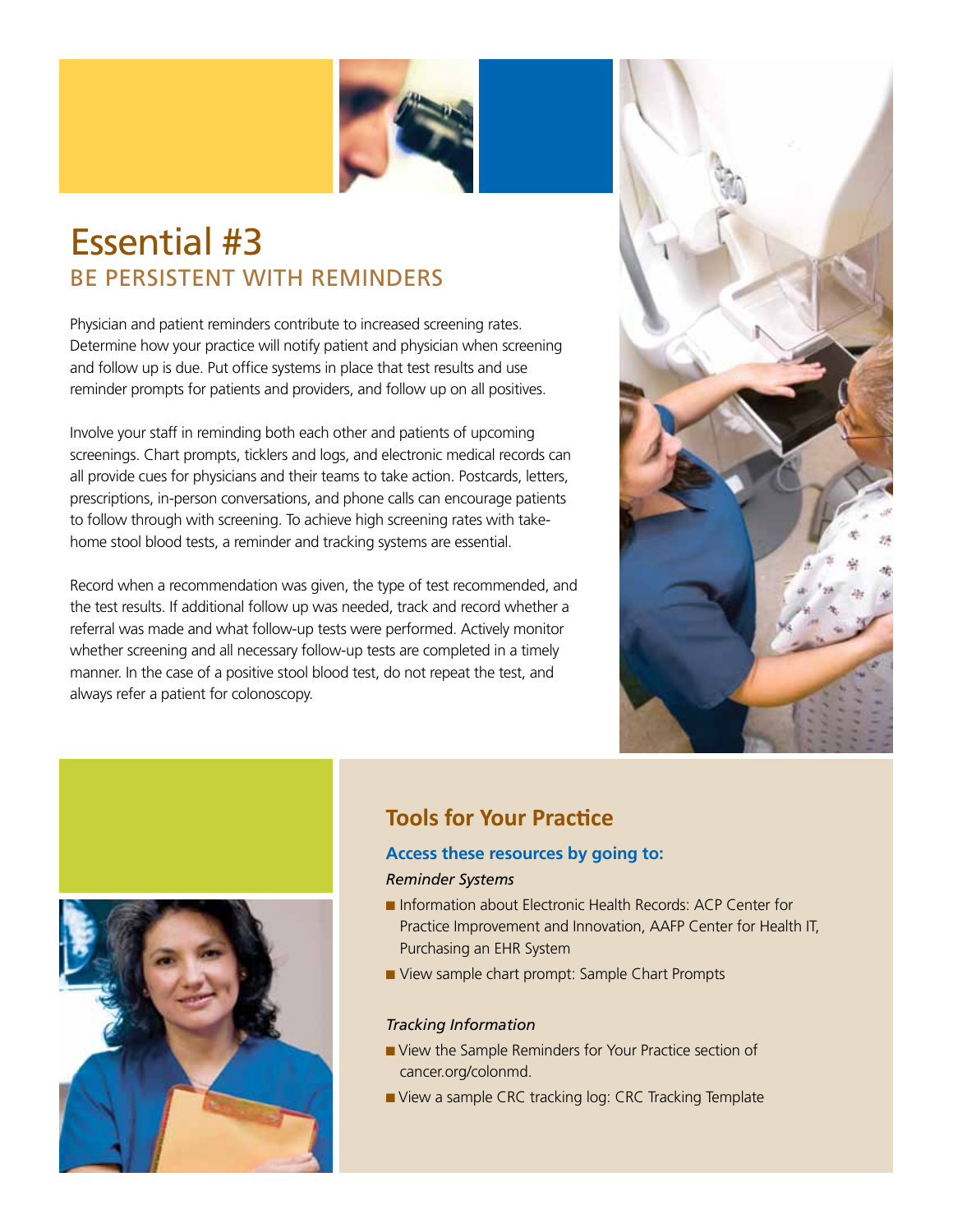# Essential #4 Measure Practice Progress

During staff meetings, allow time for your team to report what is working well with your screening system, what can be done differently, whether documentation procedures need improvement, and if there are additional ways to support members of the team. Elicit feedback from your team and your patients to learn valuable information about opportunities to improve your system.

It is essential to complete one review that will serve as a baseline of comparison for all future audits. An initial audit can be completed simultaneously with the baseline review. Audits are not complicated, and the simplest audit involves reviewing a specified number of patient records and documenting key elements. Have staff conduct a screening audit, or contact a local company that can perform such a service.

### **Follow a continuous improvement model to develop and test changes.**

- 1. Develop Your Plan: In cooperation with your staff, develop a screening system based on the Four Essentials. If you already have a system, review your approach and identify opportunities for improvement. Establish a baseline screening rate before implementing changes.
- 2. Do Your Plan: Engage your staff in the plan, and make sure everyone on your team knows each role.
- 3. Study Your Results: Measure your screening rates, and meet with your staff regularly to review progress.
- 4. Act on Your Results: Based on your results, identify opportunities for further improvement. When you are ready, build on your plan and consider including harder-to-reach patient groups.



# **Tools for Your Practice**

### **Access these resources by going to:** *Staff Feedback*

 $\blacksquare$  Consider using a staff meeting questionnaire to guide discussion: Internal Practice Questionnaire

### *Practice Performance*

- 8 Steps to a Chart Audit for Quality
- "How To" for Performance Improvement: This activity has been reviewed and is acceptable for up to 20 Prescribed Credits by the American Academy of Family Physicians. AAFP Prescribed Credit is accepted by the American Medical Association as equivalent to AMA PRA Category 1 Credit™ toward the AMA Physician's Recognition Award. When applying for the AMA PRA, Prescribed Credit earned must be reported as Prescribed Credit, not as Category 1.

For best results, continue to repeat this model.